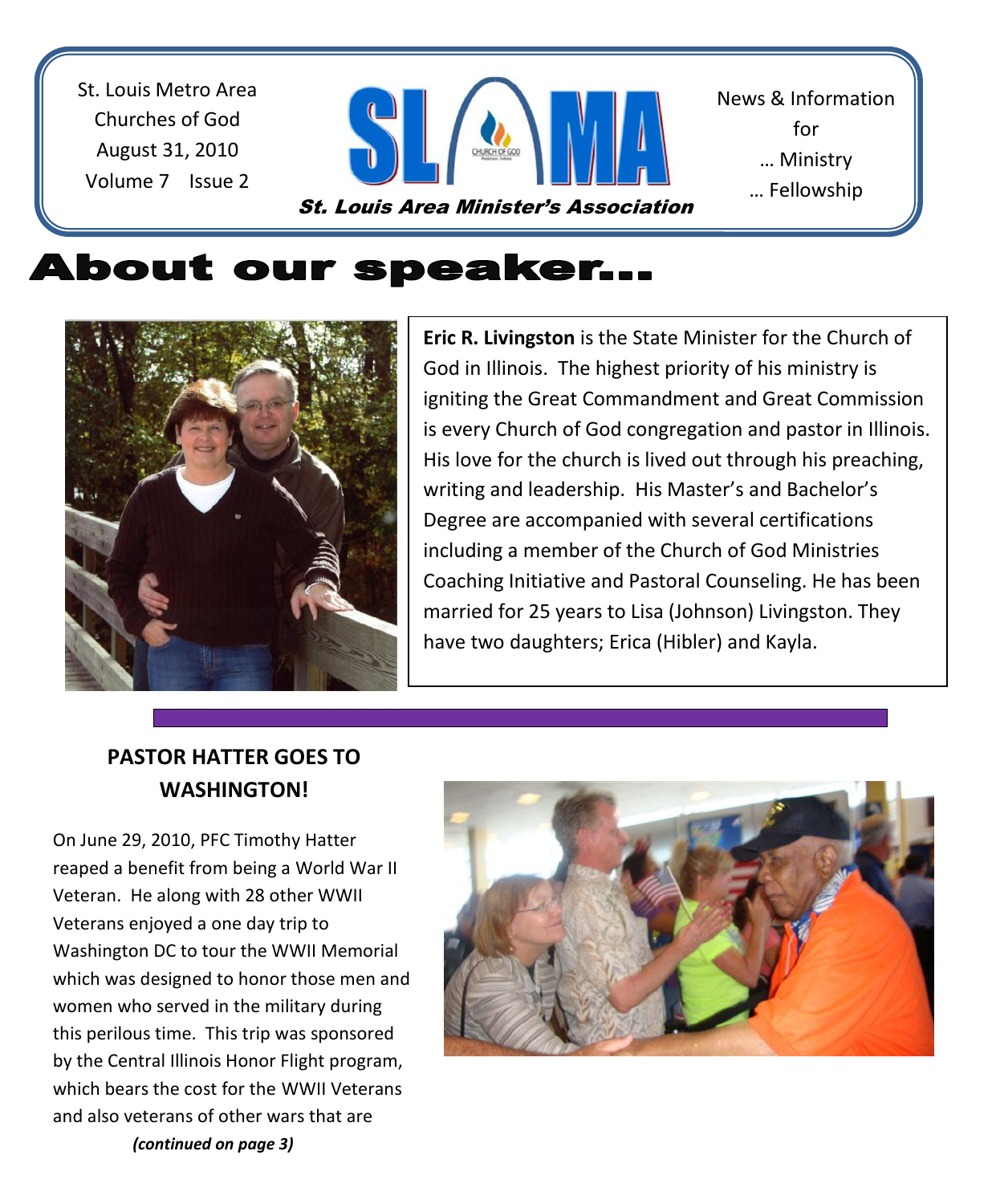# **PASTOR'S PRAYER MEETING.**

The Pastor's Prayer Fellowship meetings are held the first Tuesday of every month. The time (AM or PM) is at the discretion of the host pastor. The next Pastor's fellowship

prayer meeting will be held on **Tuesday, September. 7th, 2010** at

**9:00am** at the following location: Market Avenue Church of God 1505 Market Avenue East St. Louis, IL 62207 618-271-0527 Host Pastor: Rev. George Prude



Meetings are held every fourth Tuesday of the Month at 7:00pm at the **Community Christ Fellowship Church of God** 121 William Blvd St. Louis, MO 63135

We're asking for all youth leaders or representatives from each church.

### **UMBRELLA PRAYER MEETINGS**

The umbrella prayer group is a women's prayer circle that will greatly enhance your prayer life and spiritual growth. It is held every **third Saturday** at 8:00 am at the Richmond Heights COG, 7770 Dale Ave., Richmond Heights, MO 63117.

314-781-7994.

#### **Coordinators:**

| Sis. Sallie Hatter     | 618-271-2214 |
|------------------------|--------------|
| Rev. Willie Stevens    | 314-653-2542 |
| Sis. Janna Sue Stowers | 314-383-6158 |
| Min. Laura Young       | 314-383-6459 |

### *MAYCOG Presents*

### **Good Sex: What (Almost) Nobody Will Tell You About Sex**

A Whole-Person Approach to Teenage Sexuality and God



Join MAYCOG as we explore sex, sexual identity, intimacy, desire, responsibility, and God's plan. We have planned a 3 weekend seminar to thoroughly explore God's plan for sex and sexuality with teens 12 and older. Here are some of the Big Ideas behind *What (almost) Nobody Will Tell You about Sex*:

- We're created in God's image, male and female.
- Sexuality is a wonderful, complex gift that takes a lifetime to explore.
- Sex touches every part of us—our bodies, sure, but also our minds, emotions, spirits, and every relationship from our families to the God who makes us sexual (and everyone in between).
- Sex is affected by our brokenness and wrongdoing, just like everything else about us.
- Sex can be rescued and renewed by the grace of Christ, just like everything else about us.

#### **Details:**

**Where:** This seminar will take place at **Riverview Church of God**, 809 Riverview Blvd., St. Louis, MO 63147. **When:** Saturdays from 11:00 a.m. to 3:00 p.m.: **October 9 - 23, 2010**.

An informational meeting for **parents** will be held **Saturday, October 2, 2010** at 10:00 a.m.

**Registration Fee:** The early bird rate for this seminar is **\$10**. Make checks payable to MAYCOG and send to: MAYCOG c/o Min. Antonio Payton 6195 Washington Blvd. St. Louis, MO 63112

The \$10 registration fee is due no later than October 2, 2010 – the date of the introduction to parents. Registration is \$12 on all registrations received after October 2, 2010.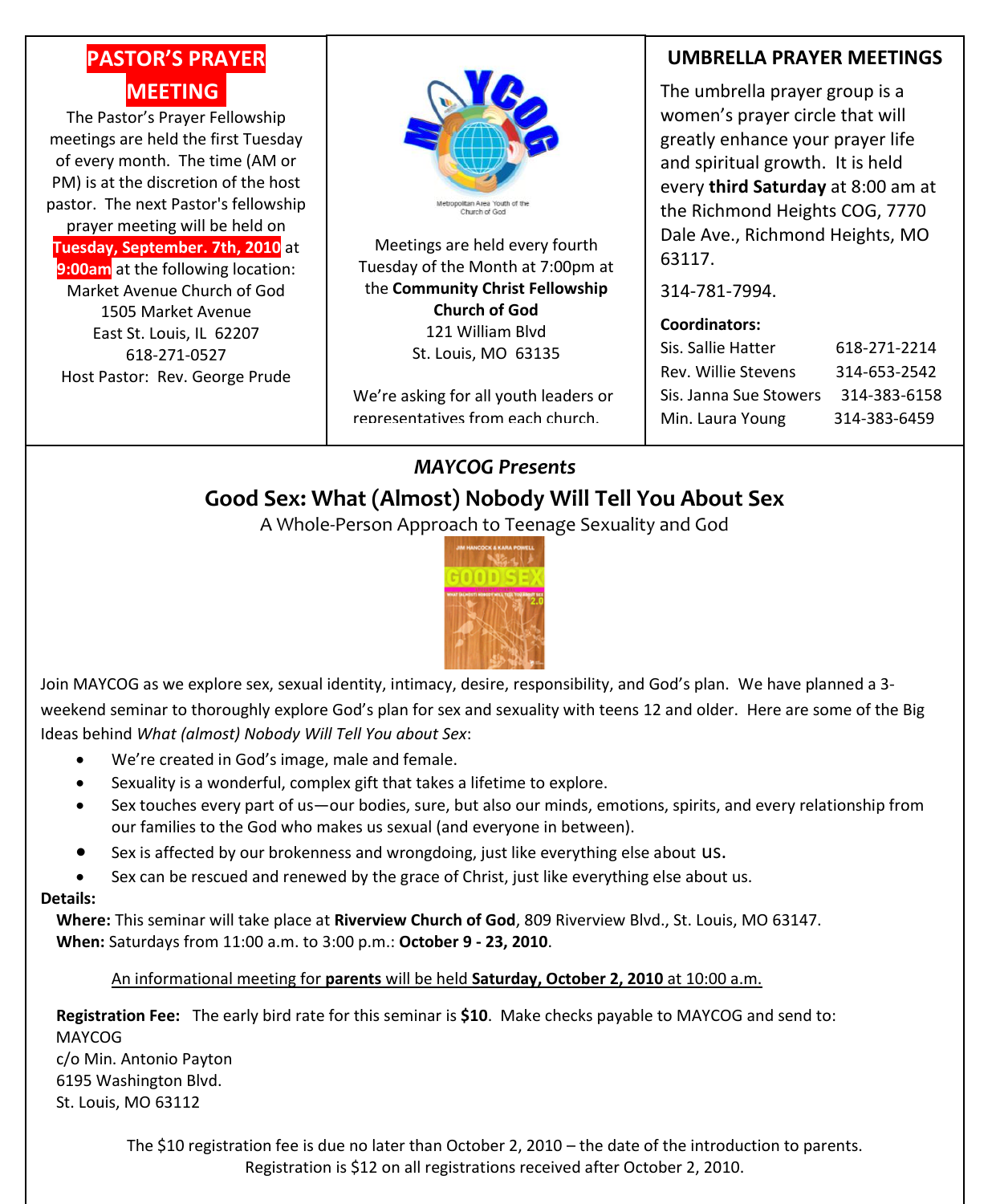#### terminally ill.

#### (Cont'd from page 1)

Pastor Hatter was accompanied by a couple of family members for the day, who enjoyed sharing this special time with him. As the Veterans and the rest of the group paraded through St. Louis Lambert and Ronald Regan National Airports, they were flanked with applause and "Thank You's" for their service. In addition to visiting the WWII Memorial, the group also went to the Lincoln and Vietnam Memorials, as well as Arlington National Cemetery. Witnessing the Changing of the Guard at the Tomb of the Unknown Soldier, was a very somber yet proud experience. The Veterans probably had many racing thoughts of when they were young men and had to perform guard duty. Pastor Hatter shared several stories and experiences throughout the day as did the others and expressed his gratitude for the trip coordinators. He even mentioned how he wanted to send President Obama a letter of appreciation for his consideration towards the retired military. "I did my part in keeping our country free and



**Functions: NIYC, NAWCG,** National Men's Ministry and Senior's Ministry Concurrent Conventions and Evening Joint **Worship Services** 

#### **Local Attractions Include:**

Adler Planetarium, Field Museum of Natural History, Michigan Avenue Shopping (The Magnificent Mile), Navy Pier, Sears Tower, Shedd Aquarium, The Art Institute of Chicago, Millennium Park and much, much more!

#### **Hotel Rates:**

\$89 per night (rates do not include applicable state and local taxes, currently 15.4%) This rate applies to all room types -- Kings, Double/Double, Triples, and Quads. Only Registered Delegates can receive the NACOG Special Rates

#### **Benefits of Registration**

• Access to NACOG special room rates (normal rack rates are \$189.00 per night and up)

. Special Valet Parking at \$20 per night (regular posted parking rate is \$44.50 per night)

Special family plan discount:

Esmiliae concicting of 3 or more

- Complimentary Internet in Guestrooms (normal charges are \$12.95 per 24 hour period)
- Flexible and affordable meal arrangements

#### **Joint Conference Registration:**

|               | <b>Early Bird Rates</b><br>(Jan 1 - Aug 30) | <b>Full Pay Registration</b><br>(Sept 1 - Dec 30) | persons living in the same house-<br>hold, will receive a 25 % discount |  |
|---------------|---------------------------------------------|---------------------------------------------------|-------------------------------------------------------------------------|--|
| King's Kidz   | \$50                                        | \$75                                              | from total registration fees due.                                       |  |
| Youth (12-20) | \$75                                        | \$100                                             | Registration is available online at                                     |  |
| Adult         | \$100                                       | \$125                                             | www.nacog.com (registration fees                                        |  |
| Seniors       | \$50                                        | \$75                                              | are non-refundable)                                                     |  |

I pray for our present military and especially our President. I never thought I would live to see the day this country would elect an African American man but I'm glad I lived through the war and to see this happen."

Upon his return from military life, he was employed with Mallinkrodt Chemical and became an ordained minister and pastor for a several churches throughout the Metropolitan St. Louis area. He, along with his wife and family, are very thankful to Mrs. Carol Hartzel, Dental Hygienist and Dr. Feder, DDS, of Belleville, IL for sharing the information regarding the Central Illinois Honor Flight program with him.